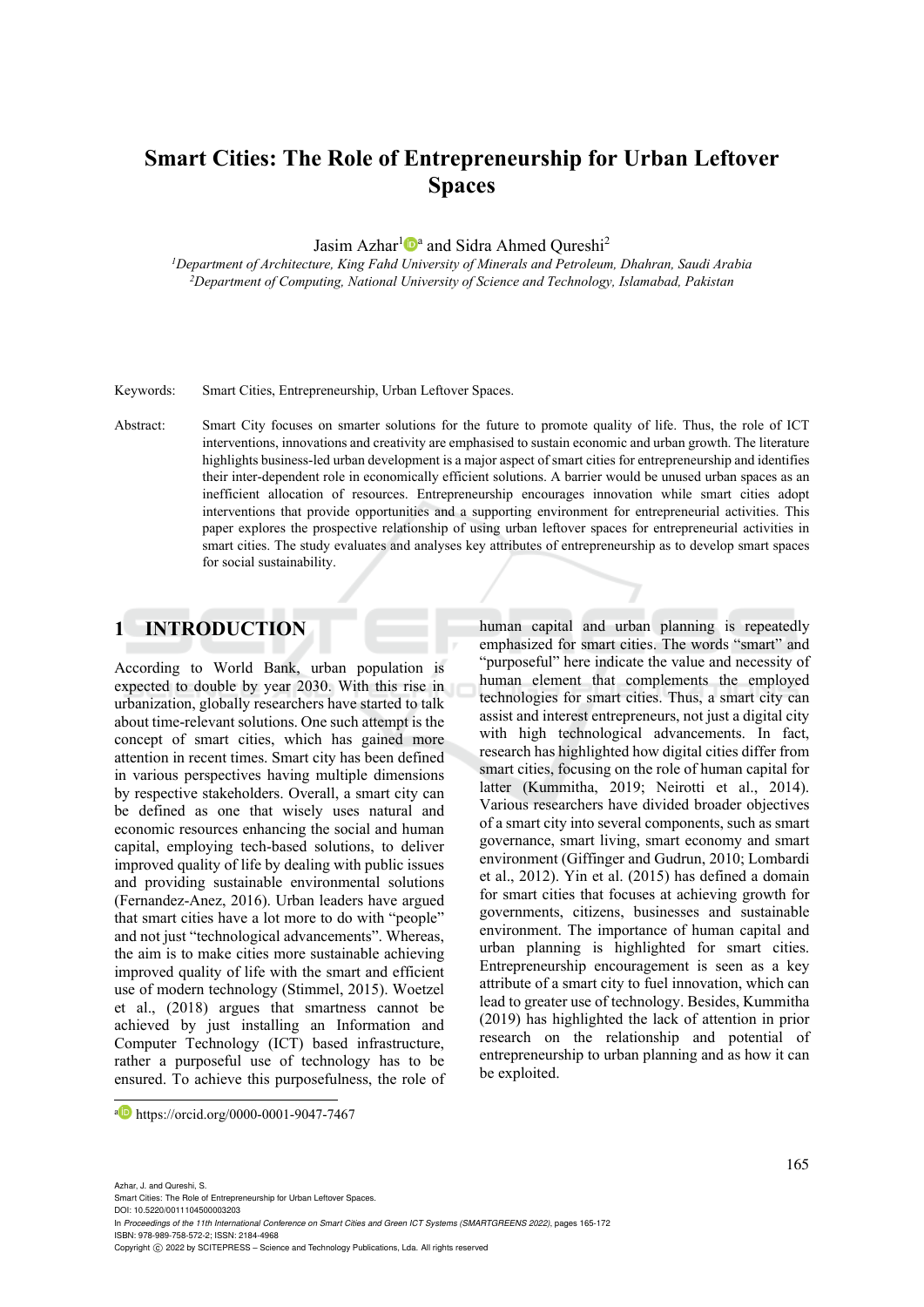City characteristics are defined by urban development (Snieska & Zykiene, 2015). Urban design and planning concentrate not only at operational, structural planning and land usage but also on designing the physical features of the city to establish a relationship between the built environment and people (Shahreen & Voghera, 2019). Between stages of formal development, there are often spaces left unused, with unassigned functions, such spaces are generally termed as loose, vacant or leftover and are often perceived negatively (Azhar & Gjerde, 2016). These are indicative of inefficient usage of the physical infrastructure in a city, posing a socioeconomic threat. Depending on the nature of such spaces, they have been classified into different categories, one of these leftover spaces after planning phase. Such leftover spaces emerge as a consequence of planning practices that leave gaps between urban fabrics. As a result, prior research has highlighted the potential of urban leftover private and public (semi) spaces which further raise questions to ensure their optimal use to minimise their potential negative threat due to staying idle. This paper attempts to fill this gap by focusing on urban planning and design as a tool for facilitating entrepreneurial activities in smart cities. It not only suggests a path for exploiting the relationship between the two, but also helps in stepping towards the goals of smart cities. This study will specifically focus on the goal to make businesses prosperous by creating enabling environment for entrepreneurs. There is an extant literature on smart cities, but it evidently leaves a void for research to explore more on how the human element in smart cities can further be utilised. Thus, this exploratory study attempts to explore the prospective relationship of urban leftover spaces and entrepreneurial activities for smart usage.

The paper begins by explaining a step-by-step method on how the study aims are achieved and followed by a comprehensive review of smart city definitions. To establish context, first it highlights the role of entrepreneurship for smart cities, the restricted role of ICT to facilitate entrepreneurship and literary evidence on urban planning and design as a tool for developing smarter city. This is followed by highlighting the need for optimal utilization of a city's built environment and leftover spaces in smart cities. In light of all these points, the paper consolidates the idea and presents how "smarter urban entrepreneurship" can be facilitated in smarter economies.

#### **1.1 Research Methods**

The study is elaborated in the following steps as:

**Step 1 – Identifying the Aim of Research:** the aim for this research is to propose the utilization of urban leftover spaces for entrepreneurial activities in smart cities.

**Step 2 – Review of Extensive Literature:** search engines are used as a starting point to search articles, several keywords related to the subject i.e., need for smart cities, resource management, entrepreneurship, economic growth and urban leftover spaces. After reviewing the abstracts/introductions/conclusions, relevant articles were shortlisted.

**Step 3 – Identifying the Gap:** there is sound literature on urbanism, entrepreneurship and how much entrepreneurship is stressed upon in relation to smart cities. However, there is a limited research on how this relationship can be exploited. As far as the tools of achieving smart city objectives are concerned, a majority of the emphasis is laid on ICT interventions, little focus is laid on the role of urban planning and human capital for the purpose. Research also establishes that even though entrepreneurship has key importance in smart cities, use of modern technology alone has a restricted part to play for it. This leaves behind ample space to explore the role of urban planning and design to encourage or facilitate entrepreneurship in smart cities.

**Step 4 – Filling the Gap:** this study focuses on the potential of urban planning and design as a mechanism to fill the gap identified in **Step 3** by proposing the smart use of urban leftover spaces for entrepreneurial activities in future cities.

## **2 REVIEW OF EXISITING LITERATURE**

The section briefly examines the existing literature and relationship of smart cities, entrepreneurship and urban leftover spaces.

#### **2.1 Defining Smart Cities**

There is no conclusive definition of smart cities, however, prior research shows researchers have defined smart cities from various perspectives. The definitions proposed by researchers have evolved over time and these definitions vary depending on fields in which the researcher is involved in (Wenge et al., 2014). Researchers (Giffinger & Gudrun, 2010 and Lombardi et al., 2012) comprehensively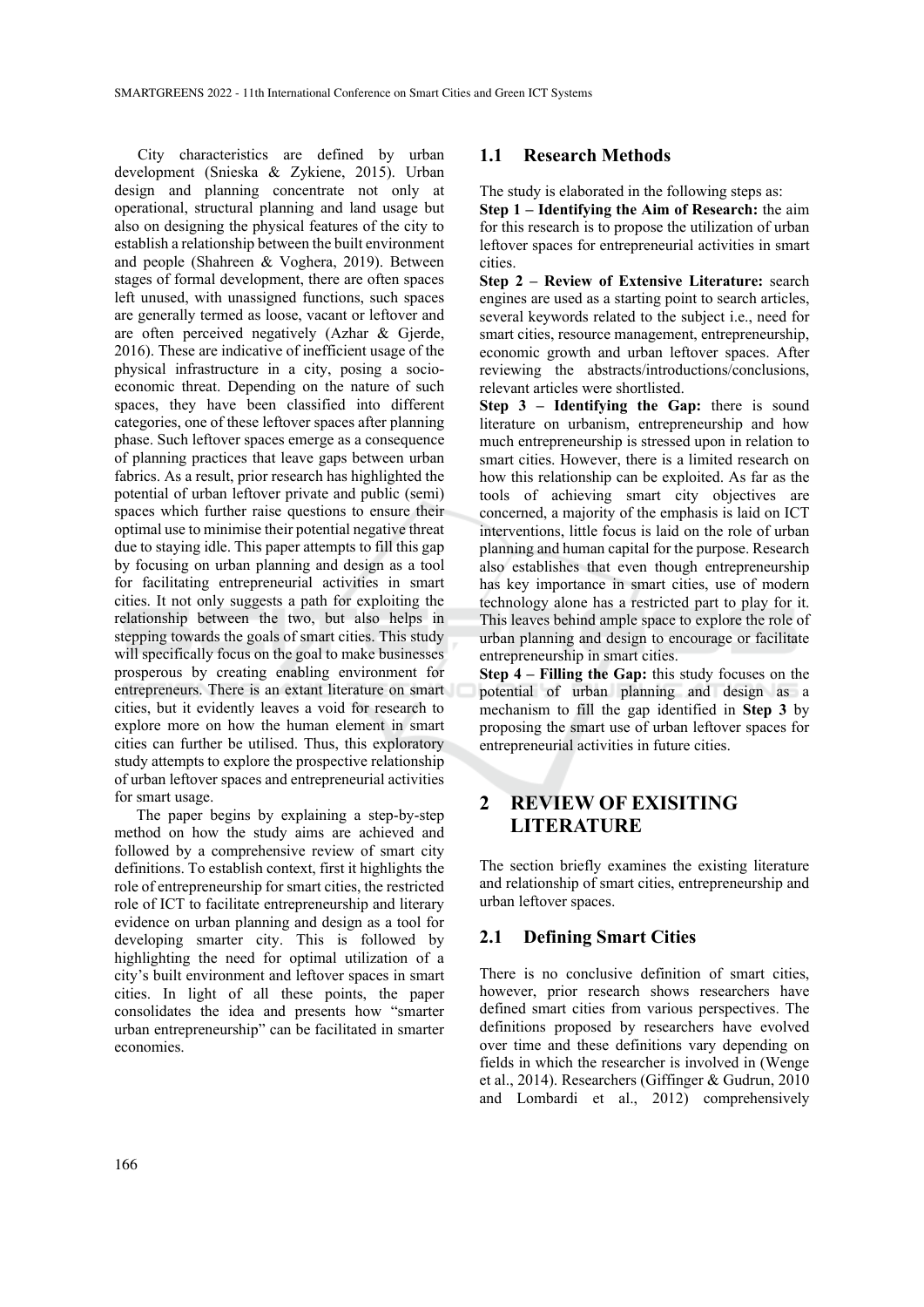identified six characteristics of a smart city. The six characteristics are related to smart economy, smart human capital, smart governance, smart mobility, smart environment, and smart living. Here, the *smartness* implies an ambition to move toward an improved efficient urban development by wisely combining the existing planning tools. The term "smart" is referred to smarter planning, industry, inhabitants and use of technology.

#### **2.2 Significance of Entrepreneurship**

Although there is widespread consensus that ICT adoption would assist cities in becoming smart cities, there is no model to adopt or a smart city which has completely established as such. Yin et al. (2015) categorises the definition of smart cities into four perspectives i.e., technical infrastructure, application domain, system integration and data processing. Whereas, the application aspect focuses on providing sustainable solutions for governments, businesses, citizens, and environment. In making businesses more prosperous, one of the key sub-domains is to facilitate and promote entrepreneurship, with better logistics and encourage innovation. Problems of current era require time-based solutions, therefore, the role of innovation as a tool for smarter solutions has gained more focus (Dirks et al., 2010).

Caragliu et al., (2011) highlights six characteristics of utilizing networked infrastructure to achieve improved economic growth and urban development, business led urban development, social inclusion of urban growth, the use of technology and innovation for long run growth, importance of dealing with social and relational issues and finally, achieving social and environmental sustainability. Kummitha & Crutzen (2019) argues that key stake holders need to be brought together to achieve inclusiveness in smart cities. This can be done through (a) the government that has to formulate an effective plan to distribute resources and form market policies, (b) corporate entrepreneurship can be enhanced by providing technological expertise and knowledge, (c) Small and Medium Enterprises (SMEs) and social enterprises can be created through small-scale developmental interventions, and lastly, (d) citizens not only have to smart but an active participation for entrepreneurial activities is needed to address local problems with innovative but sustainable strategies. According to (Luke et al., 2007), the entrepreneurial activities can take place at an individual and organisational level. The individual entrepreneurs implement certain activities which can be innovative, and grows with time but involves risk in case of SMEs. However, in

the organizational level, the entrepreneurship can be viewed from two perspectives – individual business entities within an organization or 'intrapreneurship' and the organization as a whole or 'corporate entrepreneurship'. Business-led urban development focuses on providing a suitable enabling environment for businesses. Cities with a higher level of business activity show better socio-economic performance. Under the broader aim of smart cities to achieve sustainable growth, one of key objectives is to achieve it through promoting innovation and facilitating entrepreneurship (Bjørner, 2021).

### **2.3 Restricted Use of ICT for Entrepreneurship**

Neirotti et al., (2014) classifies smart cities into hard domains and soft domains, this classification is based on the importance of ICT (see Table 1). Hard domains are the ones for which sustainable solutions rely significantly on ICT systems, along with urban planning and policy interventions, also includes transport, natural resources, buildings, environment, and energy grids. Soft domains are the ones for which ICT system has a limited part to play and includes areas such as education, culture, policies that foster entrepreneurship, innovation and social inclusion, as well as communication between local public administrations and the citizens (e-government).

Table 1: Neirotti et al. (2014)'s characterization of smart city domains based upon role of ICT.

| <b>Hard Domains</b>      | <b>Soft Domains</b>   |
|--------------------------|-----------------------|
| Energy grids             | Education and culture |
| Public lighting, natural | Entrepreneurship,     |
| resources and water      | innovation, social    |
| management               | inclusion and welfare |
| Waste Management         | Public administration |
|                          | and (e-) government   |
| Environment              | Economy               |
| Transport, logistics and |                       |
| mobility                 |                       |
| Office and residential   |                       |
| buildings                |                       |
| Healthcare               |                       |
| Public security          |                       |

### **2.4 Urban Planning as a Tool for Encouraging Entrepreneurial Activities**

Kourtit and Nijkamp (2012) highlights the importance of smart urban planning and defines as a promising mix of human, social and entrepreneurial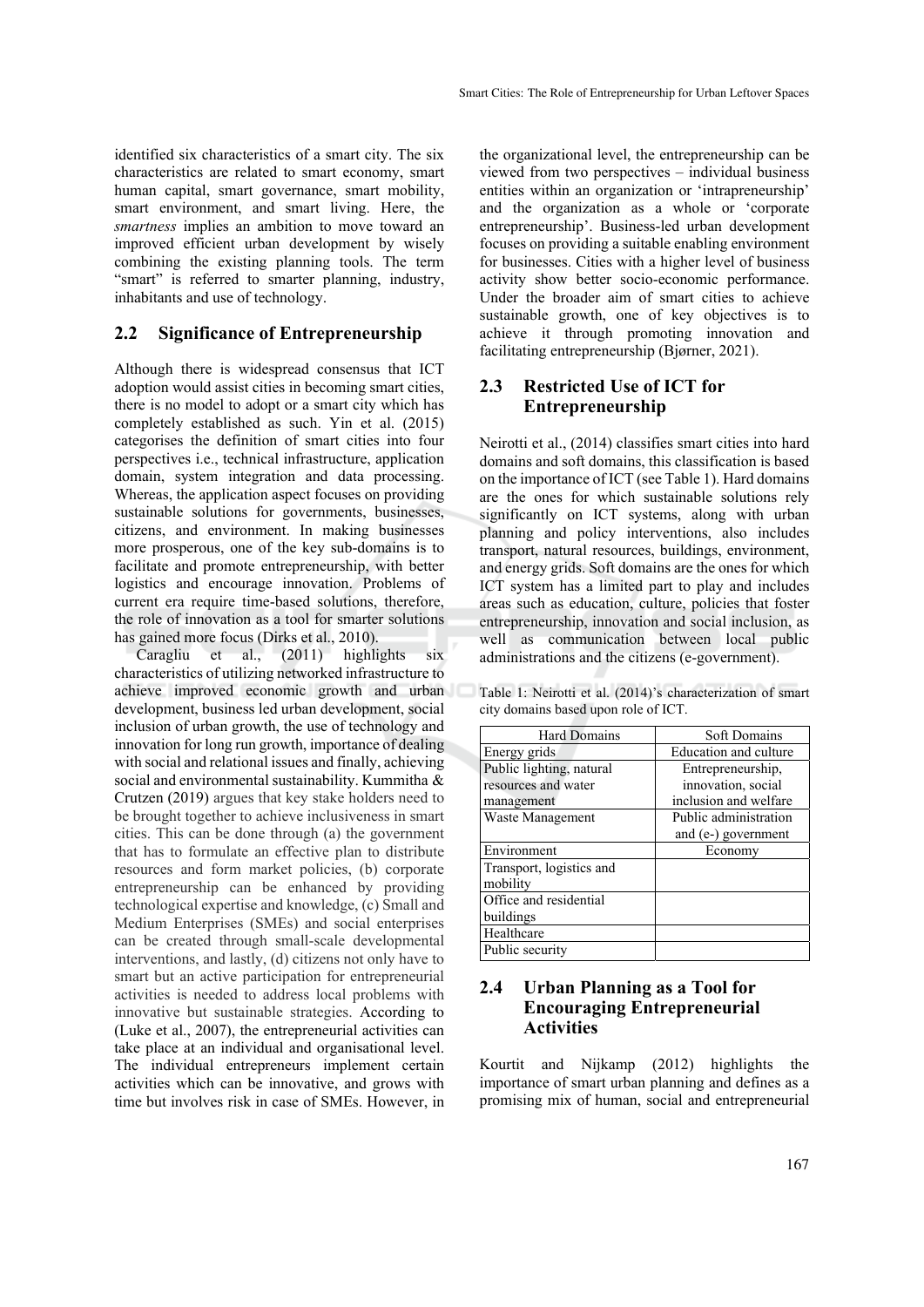capital. This structure ought to be supported by adequate government interventions and citizens who look forward to innovation driven growth. The urban theory put forward by International Business Machines (IBM) explains that the smart city concept stands on three pillars i.e., people, management, and infrastructure. 'People' is categorised to provide human services in education, social programs and healthcare for citizens. Management and planning services are further divided into urban planning and smarter buildings, public safety, and governance (Söderström et al., 2014). To sum up, smart cities are distinct from digital cities, the role of ICT is to develop a city's digital nervous system that obtains and manages data centrally. Research highlights the importance of human capital and planning, to ensure "smart" use of ICT for transforming cities (Neirotti et al., 2014). Caragliu et al., (2011) argue that a city can be characterized as smart, where efficient allocation of social and human capital along with use of ICT ensures sustainable solutions for the future having government's monitoring role. Overall, smart cities' space can be defined as using ICT interventions, policy mediation and urban planning procedures for wiser management of resources to attain sustainable socio-economic solutions.



Figure 1: Detailed outlook of Smart Cities.

Above figure 1 summarizes the definition of smart cities, where the broader aim of a smart city is attaining higher and sustainable growth. The focus is to ensure all major stakeholders of a city i.e., the government, citizens, businesses, and environment are better off in the future. In literature, the connection that is made between these three, from a smart city perspective is, to focus on the use of modern technologies and innovation to encourage entrepreneurship for steady growth, having citizens who open-mindedly accept and adapt to it. This setup further needs a government's contributory and monitoring role to be played efficiently through urban planning and policy interventions. The growth in context of a smart city thus must be smart, sustainable, and inclusive (Arroub et al., 2016).

## **3 EFFICIENT UTILIZATION OF PHYSICAL INFRASTRUCTURE**

Smart cities claim to provide solutions for emerging city problems, especially the increased pressure on environment and economic infrastructure. This suggests sustainable solutions imply minimum wastage of resources (Bjørner, 2021) and efficient use of abandoned land. Stimmel (2015) introduces the concept of smart city that focuses on most efficient utilization and management of resources, while ensuring minimum wastage. As it is expensive to build smart cities (Ejaz and Anpalagan, 2019), the analysis suggested that the emphasis on utilization of resources in the most efficient ways can be a part of the core vision of smart cities. A key component of smart cities is a well-integrated ICT infrastructure for which urban planning and urban design play an important role. Urban planning for smart cities suggests little about green urban spaces and consequently how environmental sustainability will be achieved (Anguluri & Narayanan, 2017). As discussed earlier, along with an integrated ICT structure, a smart city also needs adequate governance and inhabitants with open and growth mindset, but relatively little focus is laid on governance and change in mindset of human resource (Tay et al., 2018). Chourabi et al., (2012) discusses the role of ICT for smart cities but pinpoints the need to explore the importance of organization and management of smart cities. The limited research on perceived challenges associated with smart cities highlight the technical issues, economic costs, and threats to natural environment. Even though smart cities promise to put forward sustainable solutions, but the question stands, are they really sustainable? The beautification of built environment at the cost of deteriorating natural environment may not lead to the desired results of improving quality of life for people. Where broad research can be found on the architecture of smart cities, little is known about the geography and spatial planning for them (Yigitcanlar, 2015).

Smart cities promise efficient utilisation of the physical infrastructure, encouraging citizen participation, learning to innovate and adapt, hence responding to changing environments and situations swiftly (Jaššo & Petríková, 2019). This implies it is important to ensure urban spaces are most efficiently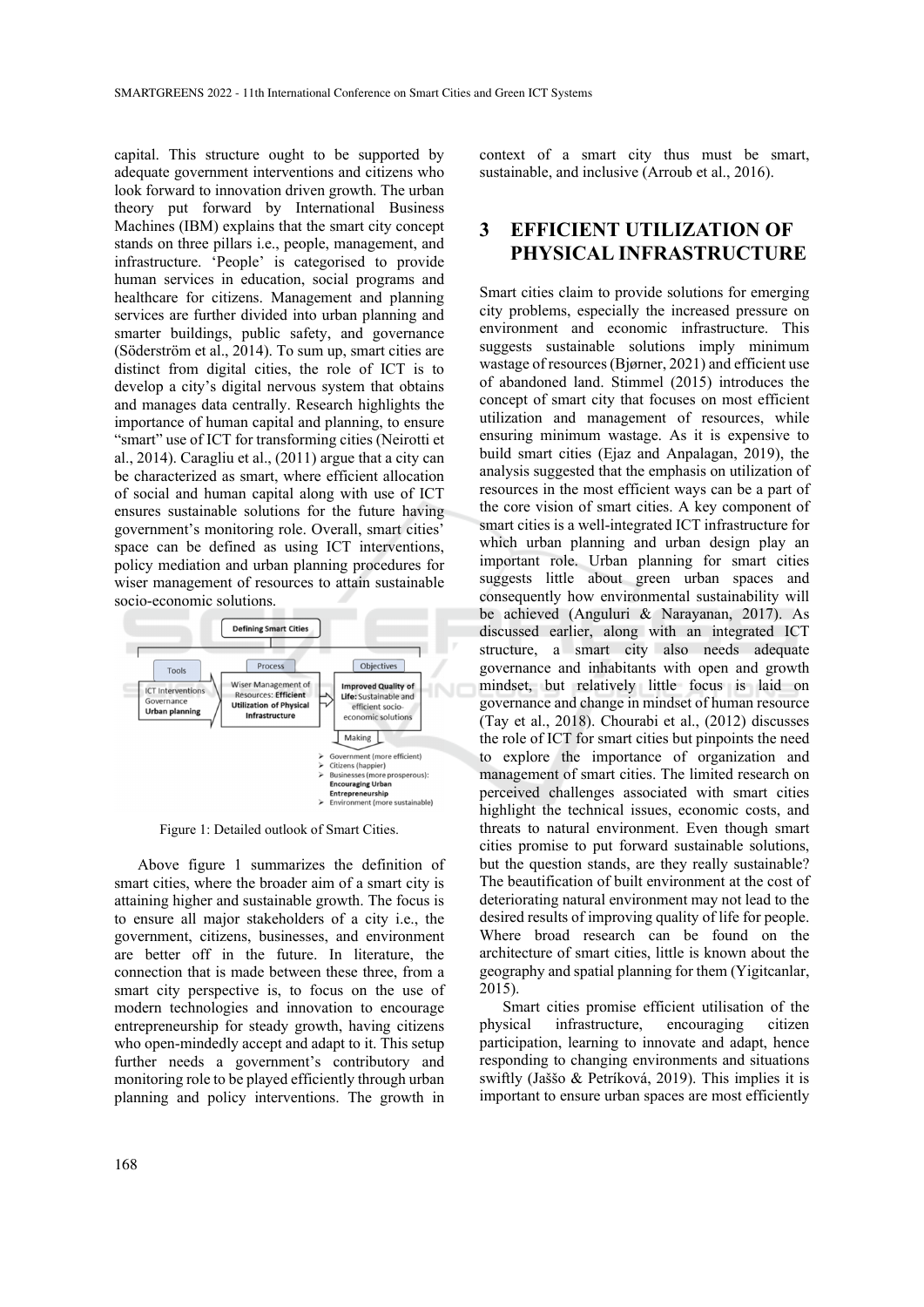utilized in a smart city. The study urges urban leaders to concentrate especially on such spaces which emerge amid planning and design of city, are obsolete, having no use. This is where the concept of place branding comes in which entails assigning some significance to a place. Strategic branding of a place can lead to generation of its economic value and contribution to the city (Bašová & Štefancová, 2017).

### **3.1 Connecting the Dots**

The definition of smart cities can be divided into two components: their objectives and the tools that can be employed to attain smart city goals (see figure 1). Broadly discussing, the objective of a smart city is to enhance the quality of life by providing smarter answers for the future and attaining efficient and sustainable social, economic and environmental solutions. Specifically, the aim is to take advantage of technology to help all major stakeholders of an economy, i.e., government, businesses, and citizens cope better with the challenges of tomorrow.

#### **3.1.1 Smarter Entrepreneurship**

It is important to understand that the concept of smart city is not only confined to the existence of a wellintegrated ICT infrastructure, rather the planning and use of this infrastructure is also important for enabling smarter solutions. Thus, "smart" in smart cities is an indicative of use of technology to provide better solutions for futuristic problems, it is important to establish that having a well-integrated ICT system is a part of the smart city concept and not the entire concept. Innovation and entrepreneurship are the key contributors to discovery of sustainable solutions. Most of the literature lays great emphasis on both to<br>develop smart cities. Smart cities and develop smart cities. Smart cities and entrepreneurship in fact have a bi-directional relationship, where each complements the other. The aim of smart cities provides better, time relevant solutions for tomorrow through efficient utilization of ICT that needs to be backed by innovation and entrepreneurship. In return, establishment of smarter cities promises to provide an enabling environment for entrepreneurs. In a smart city, whether it is social inclusion, social and environmental sustainability, business-led development, use of ICT, high-tech industries or relational capital, all contribute to encouraging entrepreneurship (Yin et al., 2015; Neirotti et al., 2014; Dirks et al., 2010; Hollands, 2008; Richter et al., 2015).



Figure 2: The bi-directional relationship between smart cities and entrepreneurship established in literature and proposed by this study (in blue color).

Henderson & Weiler (2010) put forward empirical evidence validating that the advantages of entrepreneurship in urban economies are more eminent. Among a few major reasons for this are low transaction costs and bigger markets in urbanized cities. Greater number of skilled individuals in cities means a greater chance of entrepreneurial activities. The role of human capital is highlighted for urban development, as entrepreneurship attracts skilled labour by creating greater labour demand, this is why higher skill levels could lead to more growth in cities (Caragliu et al., 2011; Berry & Glaeser, 2005). As discussed earlier, a distinction can be made of the things that rely heavily on ICT and those that rely on ICT to a much lesser extent. Among the latter are innovation and entrepreneurship, which even though, hold great importance in the futuristic problemsolving approach, have limited role of ICT to influence from. Figure 2 illustrates the relationship established in literature of smart cities and entrepreneurship. However, the opportunity for finding a relationship can be exploited.

#### **3.1.2 Smarter Usage as Tactical Approach**

In cities, the tactical urban movement can be seen as a smart solution for individual entrepreneurs, wherein people improve urban design and bringing about a positive change in their surroundings by providing certain functions, culminating in cities to become even more sustainable (Planning Tank, 2016). Minor improvements to vacant urban spaces might be the first step in this direction. This method, which would be low risk but potentially highly rewarding, becomes a deliberate or phased strategy to instigate change by offering local ideas for local planning challenges, short-term commitment, and realistic outcomes, and it could become a deliberate or phased approach to instigate transformation by offering local ideas for local planning challenges,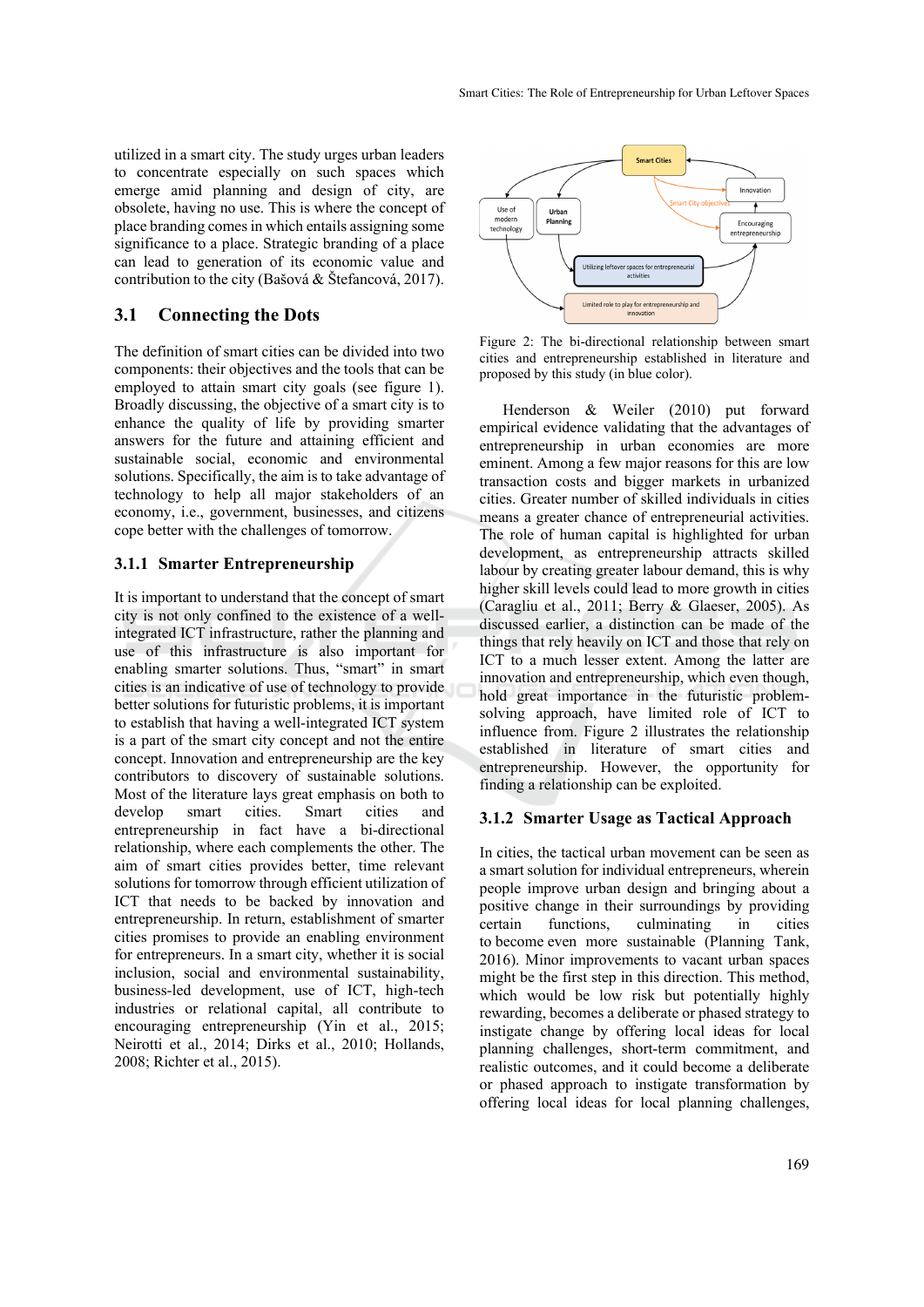short-term commitment, and realistic outcomes (Pfeifer, 2013). The tactical approach provides lowcost, adaptable processes that transform the cityscape into such an urban laboratory where people could test out their differing ideas. Making gradual changes in voids could result in a new opportunity for the entrepreneurs and planners to explore and experiment with multiple ideas. There are primarily two types of this approach. Temporary interventions are lighter, quicker, and less expensive, but they are nevertheless effective tool for creating better urban settings (Turner, 2013). Most of these initiatives are small in scale, such as impromptu seating along roadways and tiny parks, but some have converted whole parking lots and roads into temporary green spaces, offering users a glimpse of what is possible (Voigt, 2015). These bottom-up approach may appear to become a coordination issue for municipalities and other agencies, but they could potentially coincide with long-term planned policies and last at least a year.

The 'planned' approach, on the other hand, involves strategically modifying spaces and concentrates on initiatives such as infill development and drafting of guidelines. Permanent projects, have far greater expenditures and require a longer and more sophisticated approach. One of the most difficult obstacles that the strategically planned method faces is actively engaging the community (Voigt, 2015). The idea is primarily a collaborative one, in which local residents must discover possibilities for tiny moves or projects rather than introducing fundamentally new forms of transformation on a wider scale. Letting space, City Lab, Street-Plans New York, Do-It-Yourself urbanism, and City repair are all projects that highlight the importance of empty spaces by creating spaces that are designed to be used by the public. Thus, the urban landscape should not be considered as something static, but as something vital with the need to achieve a coherent design solution at each change point that is considered beneficial for the community and generates economy.

Bjerke (2010) discusses the connection between spaces and entrepreneurship, and also identifies three types of entrepreneurial situations and their respective spatial needs. There is entrepreneurship going in market, institutions and public. Azhar et al. (2020) highlights a potential of public and private urban leftover spaces that may pose a threat to the social, spatial and environmental setting of a city and identifies several positive uses of them by classifying them into different types. Leftover spaces are defined and seen as abandoned spaces, which have no particular use or functionality. The threat they pose

and the potential they hold may vary for each. The existence of public and private leftover spaces in cities would indicate inefficient spatial management. Specific to the context of smart cities, leftover spaces can be seen as spaces of potential to contribute positively due to limited land in cities. This proposal of utilising such obsolete spaces present in a smart city would yield the following benefits:

1) *Better resource management:* Categorizing leftover spaces as a resource in smart cities, their positive utilization through design interventions would mean lesser wastage and more efficient resource management.

2) *Cost-effective solution*: As the solutions smart cities offers are critiqued to be expensive, utilisation of leftover spaces could provide much cost-effective solution. It could, in-fact become a source of income generation for whoever holds property rights to the spaces.

3) *Support entrepreneurship:* Entrepreneurs need space to operate, availability of leftover spaces for them could provide them a lost-cost space to operate in. Further research needs to done on what type of leftover spaces would be preferred for supporting entrepreneurial activities.

The proposal laid forward by this study not only directs a phenomenal way of utilising wasted resources in smart cities to attain their objectives but also paves the way for a whole new area of research related to smart usage of urban leftover spaces. Some of the eminent research agendas related to this are given below:

- 1. First, the entrepreneurs and their preferences towards the features and specific types of leftover spaces need to be tapped. These preferences are related to design transformation of the vacant spaces to make them useful for entrepreneurial activites.
- 2. Second, considering smart cities and what they aim to achieve, the uses of smart urban vacant spaces can further be explored in multiple dimensions. This will be especially insightful if the leftover spaces are categorized into different types according to their potential usage for entrepreneurship.
- 3. Needs of entrepreneurial spaces and the perception of urban leftover spaces needs to be further exploited.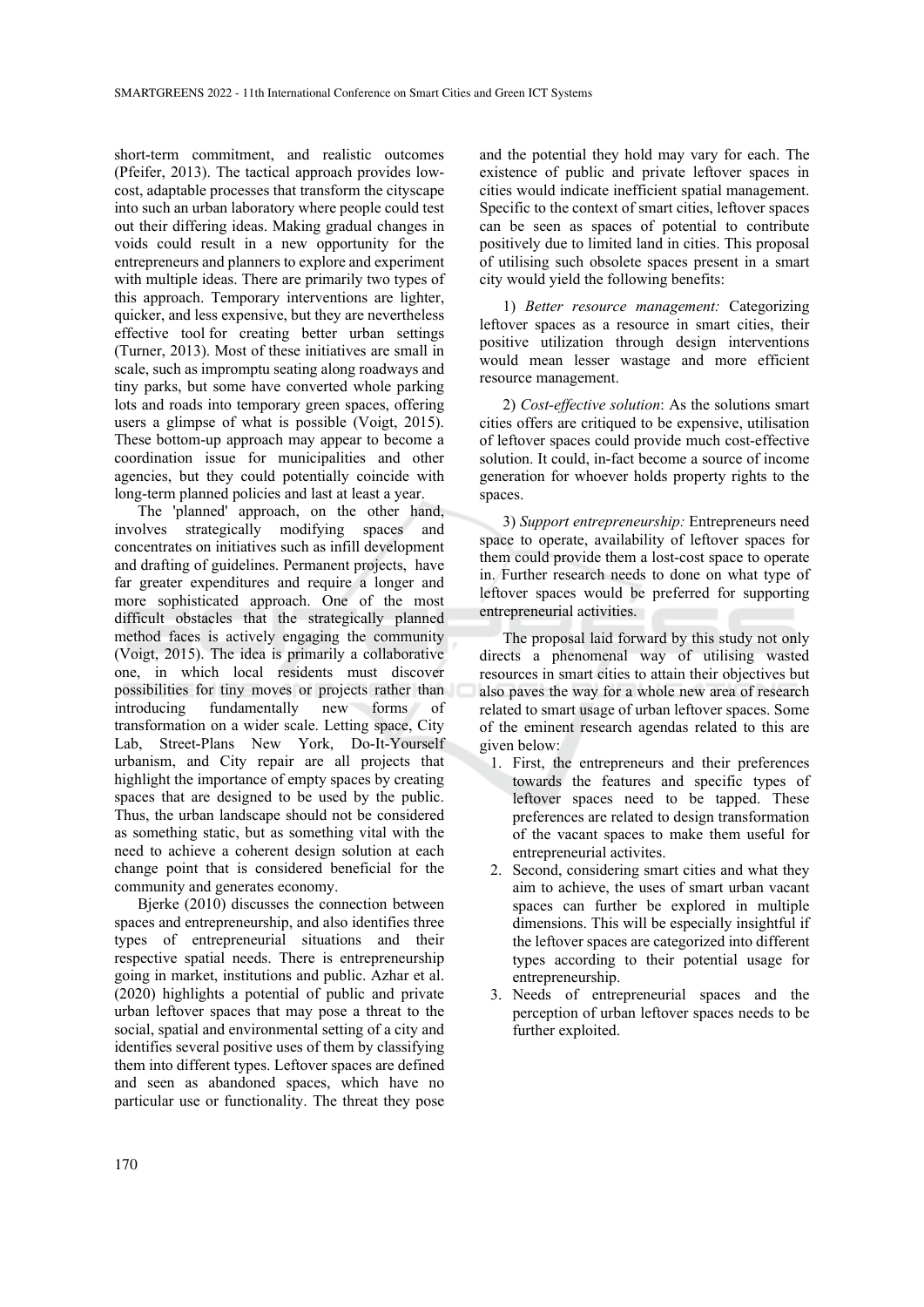### **4 CONCLUSION**

Smart city is a concept that has gained significant attention by researchers in recent times, however the focus as majorly been on the ICT side. The role of urban planning has been emphasized and the need to dig deeper into exploring potential of urban planning and its contribution to smart cities has been raised. This paper reviews literature on smart cities particularly highlighting the objective of smart cities to provide improved quality of life by employing efficient and sustainable means. In addition, it focuses on the need to utilise resources, particularly the physical infrastructure as an urban planning strategy for smart cities. Among the characteristics of smart cities is to encourage entrepreneurship and innovation, this study suggests the use of obsolete urban spaces in efficient ways for entrepreneurship. This will not only ensure proper utilization of smart urban leftover spaces but will also facilitate entrepreneurial activities. They paper concludes on highlighting the significance of urban planning and urban design as contributors for achieving smart city objectives and paves way for future research in the area.

## **REFERENCES**

- Anguluri, R., & Narayanan, P. (2017). Role of green space in urban planning: Outlook towards smart cities. *Urban Forestry & Urban Greening*, *25*, 58-65.
- Anthopoulos, L. G., & Vakali, A. (2012, May). Urban planning and smart cities: Interrelations and reciprocities. In *The Future Internet Assembly*, 178- 189.
- Arroub, A., Zahi, B., Sabir, E., & Sadik, M. (2016). A literature review on Smart Cities: Paradigms, opportunities and open problems. 2016 International Conference on Wireless Networks and Mobile Communications, 180–186.
- Azhar, J., & Gjerde, M. (2016). Re-thinking the role of urban in-between spaces. In J. Zuo, L. Daniel, & V. Soebarto (Eds.), Fifty years later: Revisiting the role of architectural science in design and practice: 50th International Conference of the Architectural Science Association, 279–288.
- Azhar J., Gjerde M., Vale B. (2020) Re-imagining Urban Leftover Spaces. In: Roggema R., Roggema A. (eds) Smart and Sustainable Cities and Buildings. Springer, Cham. https://doi.org/10.1007/978-3-030- 37635-2\_21
- Bašová, S., & Štefancová, L. (2017). Creative and smart public spaces. *International Journal of Liberal Arts and Social Science*, *5*(1), 17-33.
- Berry, C. R., & Glaeser, E. L. (2005). The divergence of human capital levels across cities. *Papers in regional science*, *84*(3), 407-444.
- Bjerke, B. (2010). Entrepreneurship, space and place. *Frederic, B, Bjerke, B. & Johansson, A (eds)*, 97- 122.
- Bjørner, T. (2021). The advantages of and barriers to being smart in a smart city: The perceptions of project managers within a smart city cluster project in Greater Copenhagen. *Cities*, *114*, 103187.
- Caragliu, A., Del Bo, C., & Nijkamp, P. (2011). Smart Cities in Europe. *Journal of Urban Technology*, *18*(2), 65–82.
- Chourabi, H., Nam, T., Walker, S., Gil-Garcia, J. R., Mellouli, S., Nahon, K., ... & Scholl, H. J. (2012). Understanding smart cities: An integrative framework. In *2012 45th Hawaii international conference on system sciences*, 2289-2297.
- Dirks, S., Gurdgiev, C., & Keeling, M. (2010). Smarter cities for smarter growth: How cities can optimize their systems for the talent-based economy. *IBM Institute for business Value*.
- Ejaz, W., & Anpalagan, A. (2019). *Internet of things for smart cities: technologies, big data and security* (pp. 1- 15). Springer International Publishing.Giffinger, R., & Gudrun, H. (2010). Smart cities ranking: an effective instrument for the positioning of the cities? *ACE: architecture, city and environment*, *4*(12), 7-26.
- Fernandez-Anez, V. (2016). Stakeholders Approach to Smart Cities: A Survey on Smart City Definitions. In E. Alba, F. Chicano, & G. Luque (Eds.), *Smart Cities,* 9704, 157–167. Springer International Publishing.
- Henderson, J., & Weiler, S. (2010). Entrepreneurs and Job Growth: Probing the Boundaries of Time and Space. *Economic Development Quarterly*, *24*(1), 23–32.
- Hollands, R. G. (2008). Will the real smart city please stand up? Intelligent, progressive or entrepreneurial? *City*, *12*(3), 303–320.
- Jaššo, M., & Petríková, D. (2019). Towards Creating Place Attachment and Social Communities in the Smart Cities. In D. Cagáňová, M. Balog, L. Knapčíková, J. Soviar, & S. Mezarcıöz (Eds.), *Smart Technology Trends in Industrial and Business Management*, 401– 411.
- Jawaid, M. F., & Khan, S. A. (2015). Evaluation the need for smart cities in India, 7.
- Kourtit, K., & Nijkamp, P. (2012). Smart cities in the innovation age. *Innovation: The European Journal of Social Science Research*, *25*(2), 93–95.
- Kummitha, R. K. R. (2019). Smart cities and entrepreneurship: An agenda for future research. *Technological Forecasting and Social Change*, *149*.
- Kummitha, R. & Crutzen,N. (2019) Smart cities and the citizen-driven internet of things: A qualitative inquiry into an emerging smart city, Technological Forecasting and Social Change, 140:44-53.
- Lombardi, P., Giordano, S., Farouh, H., & Yousef, W. (2012). Modelling the smart city performance. *Innovation: The European Journal of Social Science Research*, *25*(2), 137–149.